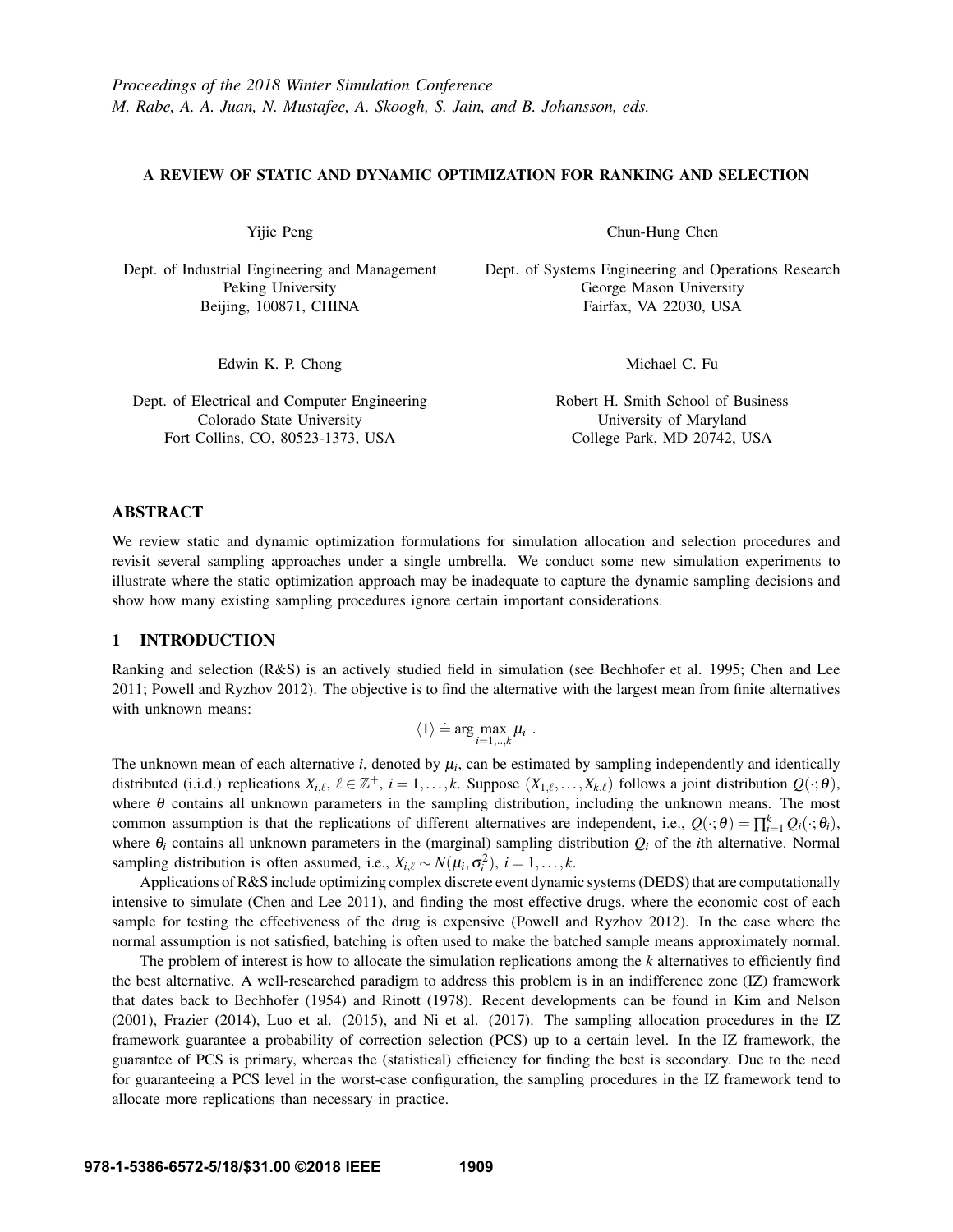As a result, much of the recent work has focused on sampling allocation procedures whose primary goal is to enhance the efficiency for finding the best alternative, including optimal computing budget allocation (OCBA) (Chen et al. 2000; Chen et al. 2006), expected value of information (EVI) (Chick and Inoue 2001; Chick et al. 2010), knowledge gradient (KG) (Gupta and Miescke 1996; Frazier et al. 2008), and expected improvement (EI) (Jones et al. 1998; Ryzhov 2016), where the sampling-allocation decision is either formulated as a static optimization or a one-step optimization problem. Recently, Peng et al. (2016) and Peng et al. (2018b) formulate the decision in R&S as a dynamic optimization problem, where the optimal solution satisfies the Bellman equation of a stochastic control problem. In this work, we review static optimization and dynamic optimization approaches in R&S and revisit several sampling allocation procedures under a single umbrella. We conduct some new simulation experiments to illustrate where the static optimization approach may be inadequate to capture the dynamic sampling decisions and show how many existing sampling procedures ignore certain important considerations.

# 2 STATIC OPTIMIZATION

The early optimal sampling allocation procedures attempt to solve the problem formulated as a static optimization problem under both frequentist and Bayesian frameworks.

## 2.1 Frequentist Framework

One approach to the optimal sampling allocation is to formulate it as the following static optimization problem, which maximizes the PCS under fixed simulation budget:

$$
\max_{n_1,\ldots,n_k} \mathbb{P}\left(\bar{X}_{\langle 1\rangle}^{(n)} > \bar{X}_{j}^{(n)}, \ j \neq \langle 1\rangle | \theta\right), \quad s.t. \quad \sum_{i=1}^{k} n_i = n,\tag{1}
$$

where  $n$  is the total number of simulation replications,  $n_i$  is the number of replications allocated to alternative  $i$ , and

$$
\bar{X}_i^{(n)} \doteq \frac{\sum_{\ell=1}^{n_i} X_{i,\ell}}{n_i} \ .
$$

Solving optimization problem (1) is difficult. To reduce the complexity of solving it, a surrogate problem is to maximize the large derivations rate of the probability of false selection (PFS) (Glynn and Juneja 2004):

$$
\max_{w_1,\ldots,w_k} \lim_{n\to\infty} -\frac{1}{n} \log \left( 1 - \mathbb{P}\left( \bar{X}_{\langle 1 \rangle}^{(n)} > \bar{X}_{j}^{(n)}, \ j \neq \langle 1 \rangle | \theta \right) \right), \quad s.t. \quad \sum_{i=1}^{k} w_i = 1,\tag{2}
$$

where  $w_i \doteq n_i/n$ ,  $i = 1,...,k$ . In the case of normal sampling distributions, optimization problem (2) is equivalent to

$$
\max_{w_1,\ldots,w_k} \min_{j\neq\langle 1\rangle} G_j(w_{\langle 1\rangle},w_j;\boldsymbol{\theta}),
$$
\n(3)

where

$$
G_j(w_{\langle 1 \rangle}, w_j; \boldsymbol{\theta}) = \frac{(\mu_{\langle 1 \rangle} - \mu_j)^2}{2(\sigma_{\langle 1 \rangle}^2 / w_{\langle 1 \rangle} + \sigma_j^2 / w_j)}, \quad j \neq \langle 1 \rangle.
$$

An approximate solution for the optimization above yields the following OCBA formula (Chen et al. 2000):

$$
\frac{w_i}{w_j} = \left(\frac{\sigma_i \delta_j}{\sigma_j \delta_i}\right)^2, \quad i, j \neq \langle 1 \rangle,
$$
\n(4)

$$
w_{\langle 1 \rangle} = \sigma_{\langle 1 \rangle} \sqrt{\sum_{i \neq \langle 1 \rangle} \frac{w_i^2}{\sigma_i^2}},\tag{5}
$$

where  $\delta_i = \mu_{(1)} - \mu_i$ ,  $i \neq (1)$ . Notice that there is unknown parameter  $\theta$  in optimization problems (1) and (2). A two-stage procedure can be used to implement the sampling allocation procedures derived in a static optimization problem under the frequentist framework (see Section 4).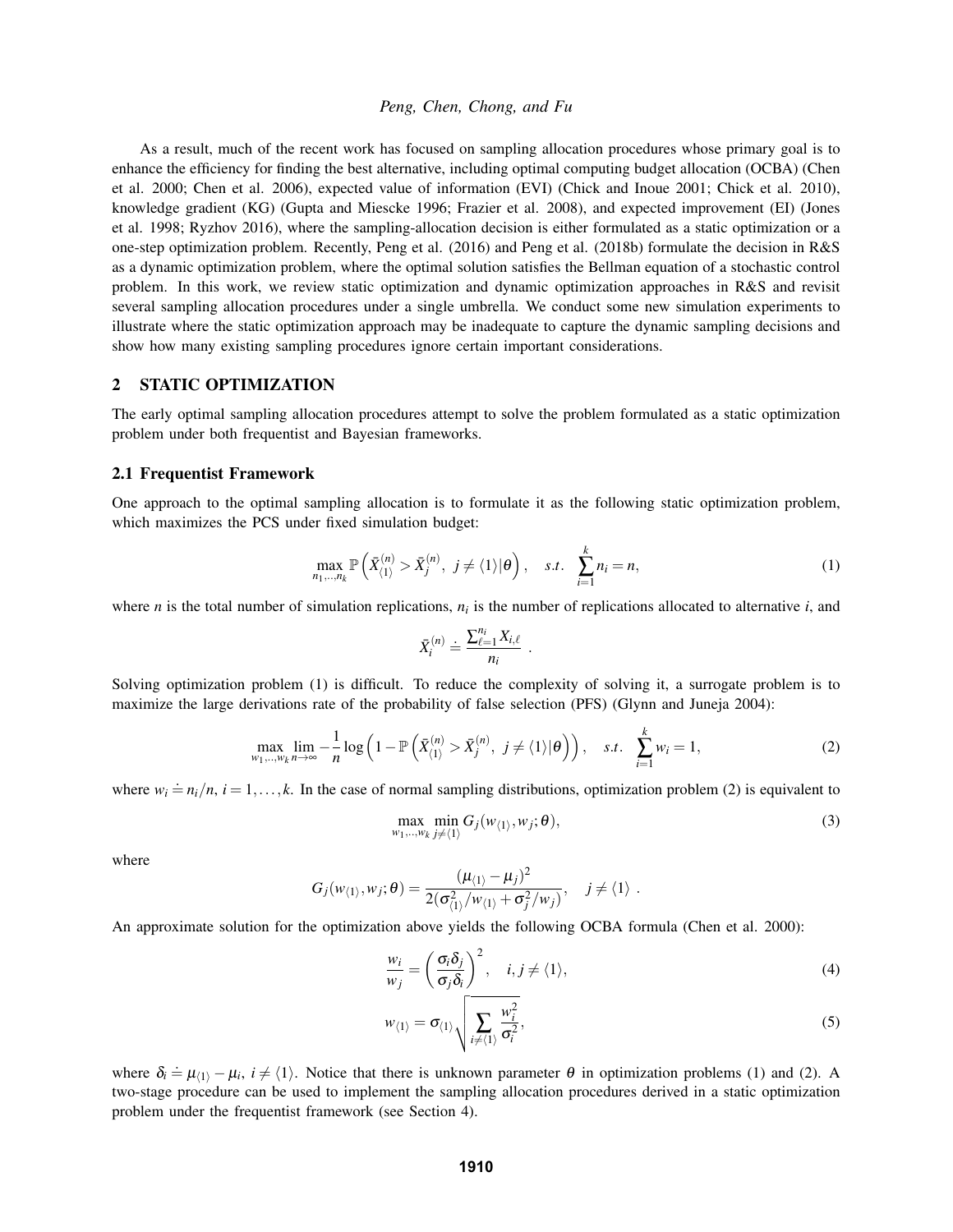#### 2.2 Bayesian Framework

Neither optimization problem (1) nor (2) quantifies the uncertainty of parameter θ. To address this problem, a Bayesian framework is introduced. Suppose  $\theta$  follows a prior distribution  $F(\cdot;\zeta_0)$  that reflects our prior knowledge on the unknown parameter, where  $\zeta_0$  in the prior distribution is called a *hyperparameter*. Let  $X_i^{(t)}$  $\sum_{i}^{(t)} \stackrel{\cdot}{=} (X_{i,1}, \ldots, X_{i,t_i})$ and  $\mathscr{E}_t \doteq \{ \zeta_0, X_1^{(t)} \}$  $X_1^{(t)},...,X_k^{(t)}$  $\{k \atop k}$ , where *t* is the number of allocated replications. The posterior and predictive distributions can be calculated using Bayes rule. In the case where the prior distribution is a conjugate prior of the sampling distribution, the posterior distribution lies in the same parametric family of the prior distribution, i.e.,  $F(\cdot;\zeta_t)$  where  $\zeta_t$  is the posterior hyperparameter. Under the conjugate prior, the information set  $\mathscr{E}_t$  can be completely determined by the posterior hyper-parameters, i.e.,  $\mathscr{E}_t = \zeta_t$ . The conjugate prior for the normal distribution  $N(\mu_i, \sigma_i^2)$  with unknown mean and known variance is a normal distribution  $N(\mu_i^{(0)})$  $\sigma_i^{(0)},(\sigma_i^{(0)})$  $\mu_i^{(0)}$ <sup>2</sup>). The posterior distribution of  $\mu_i$  is  $N({\mu_i^{(t)}}$  $\sigma_i^{(t)},(\sigma_i^{(t)})$  $\binom{f}{i}^2$ , where

$$
\mu_i^{(t)} = (\sigma_i^{(t)})^2 \left( \frac{\mu_i^{(0)}}{(\sigma_i^{(0)})^2} + \frac{t_i \bar{X}_i^{(t)}}{\sigma_i^2} \right), \qquad (\sigma_i^{(t)})^2 = \left( \frac{1}{(\sigma_i^{(0)})^2} + \frac{t_i}{\sigma_i^2} \right)^{-1},
$$

and the predictive distribution of  $X_{i,t_i+1}$  is  $N(\mu_i^{(t)})$  $\sigma_i^{(t)}, \sigma_i^{2} + (\sigma_i^{(t)})$  $\mu_i^{(t)}$ <sup>2</sup>). If  $\sigma_i^{(0)} \to \infty$ ,  $\mu_i^{(t)} = \bar{X}_i^{(t)}$  $i^{(1)}$ , and the prior is the uninformative prior in this case. For a normal distribution with unknown variance, there is a normal-gamma conjugate prior (see DeGroot 2005).

Under the Bayesian framework, the optimal two-stage sampling allocation can be formulated as the following static optimization problem:

$$
\max_{n_1,\dots,n_k} \mathbb{E}\left[\mathbb{P}\left(\bar{X}_{\langle 1\rangle}^{(n)} > \bar{X}_{j}^{(n)}, \ j \neq \langle 1\rangle | \mathscr{E}_n\right) \middle| \mathscr{E}_{n_0}\right], \quad s.t. \quad \sum_{i=1}^k n_i = n. \tag{6}
$$

or its Lagrangian relaxation (Chick and Inoue 2001). In (6),  $\langle 1 \rangle$  is a measurable function of  $(\mu_1, \ldots, \mu_k)$  following a posterior distribution conditional on  $\mathcal{E}_n$ , and the simulation replications allocated at the second stage follow a predictive distribution given information set  $\mathscr{E}_{n_0}$ . Solving optimization (6) is complicated, and requires approximations to obtain a closed-form solution (Chick and Inoue 2001). Optimization (6) lays out a theoretical foundation for optimal two-stage sampling allocation. However, it has been widely observed that sequential sampling procedures that incrementally increase simulation replications at the second stage typically perform better than the two-stage procedure (see Chen and Lee 2011).

#### 3 DYNAMIC OPTIMIZATION

The dynamic decisions in R&S problem can be formulated as an allocation and selection (A&S) policy (Peng et al. 2016). The allocation policy is a sequence of mappings  $\mathscr{A}_t(\cdot) = (A_1(\cdot), \dots, A_t(\cdot))$  that sequentially allocates each sample to an alternative based on collected information, and the selection policy  $\mathscr{S}(\cdot)$  makes a final decision to select the best alternative after exhausting all simulation replications.

## 3.1 Optimal A&S Policy

Define  $\mathscr{E}_t^a \doteq \{ \mathscr{A}_t(\mathscr{E}_{t-1}^a); \mathscr{E}_t \}$ , and  $A_{i,t}(\mathscr{E}_{t-1}^a) \doteq 1 \{ A_t(\mathscr{E}_{t-1}^a) = i \}$ . The information collection procedure following a sampling allocation policy in the R&S problem is illustrated by (7) from Peng et al. (2018b) for allocating four samples among three alternatives. Given prior information  $\mathcal{E}_0$ , collected information set  $\mathcal{E}_4^a$  is determined by the two tables in the figure. The allocation decision represented by the table on the left determines the (bold) observable elements in the table on the right.

$$
X_{1,1} \t X_{2,1} \t X_{3,1} \t A_{1,1}(\zeta_0) = 0 \t A_{2,1}(\zeta_0) = 1 \t A_{3,1}(\zeta_0) = 0
$$
  
\n
$$
X_{1,2} \t X_{2,2} \t X_{3,2} \t A_{1,2}(\mathscr{E}_1^a) = 1 \t A_{2,2}(\mathscr{E}_1^a) = 0 \t A_{3,2}(\mathscr{E}_1^a) = 0
$$
  
\n
$$
X_{1,3} \t X_{2,3} \t X_{3,3} \t A_{1,3}(\mathscr{E}_2^a) = 1 \t A_{2,3}(\mathscr{E}_2^a) = 0 \t A_{3,3}(\mathscr{E}_2^a) = 0
$$
  
\n
$$
X_{1,4} \t X_{2,4} \t X_{3,4} \t A_{1,4}(\mathscr{E}_3^a) = 0 \t A_{2,4}(\mathscr{E}_3^a) = 0 \t A_{3,4}(\mathscr{E}_3^a) = 1
$$
\n
$$
(7)
$$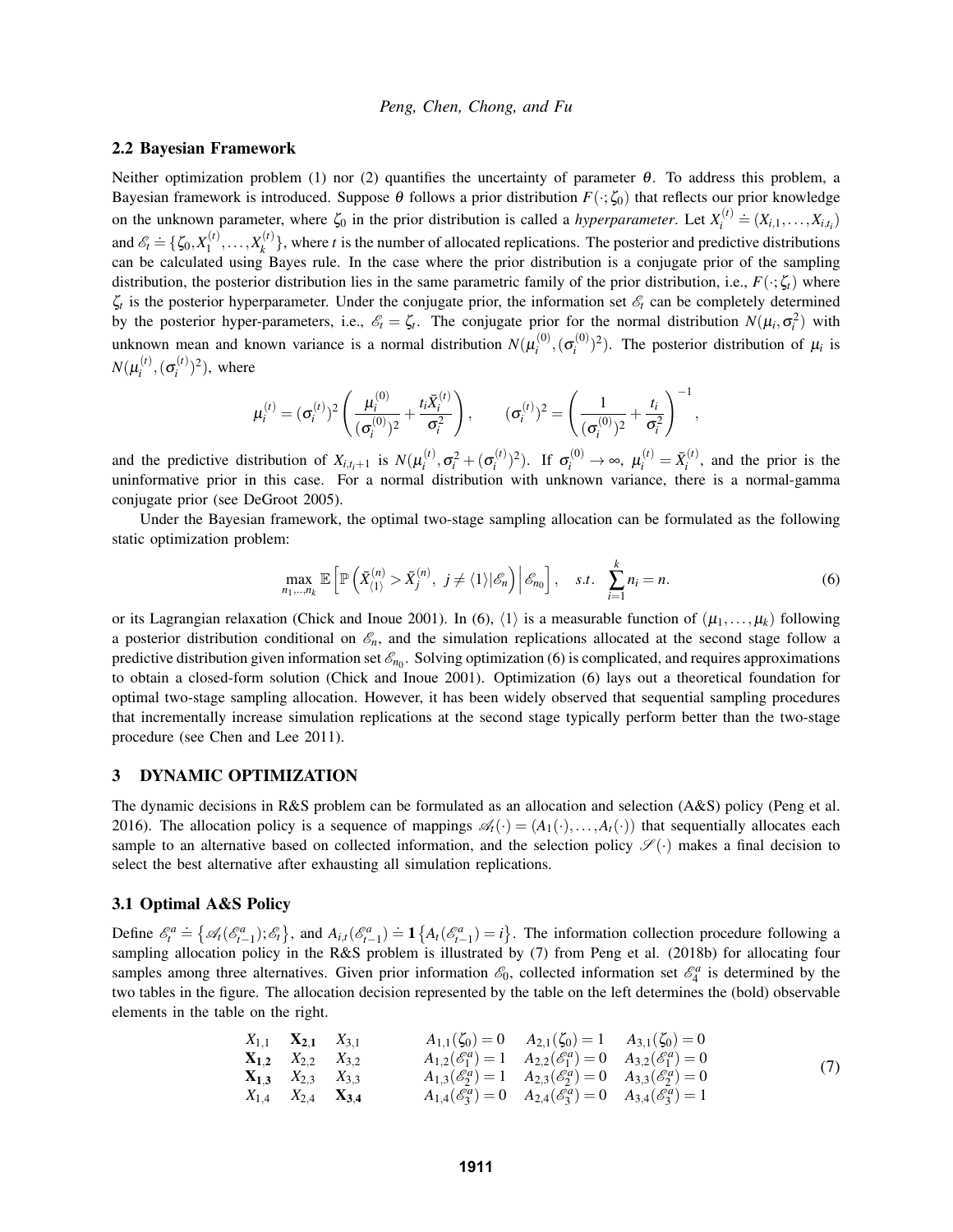The sampling decision and information flow have an interactive relationship shown by (8) from Peng et al. (2018b).

$$
\zeta_0 \to \mathscr{E}_1^a = \{ A_1(\zeta_0) = 2; \mathscr{E}_1 \} \to \cdots \to \mathscr{E}_4^a = \{ A_1(\zeta_0) = 2, \ldots, A_4(\mathscr{E}_3^a) = 3; \mathscr{E}_4 \}
$$
(8)

The sampling decision and the information set are nested in each other as *t* evolves. However, Theorem 1 in Peng et al. (2018b) shows that the sampling allocation policy would not affect the Bayesian structure under a canonical assumption in R&S, i.e., the replications  $(X_{1,\ell},\ldots,X_{k,\ell}),$   $\ell \in \mathbb{Z}^+$ , are independent, while dependence between different alternatives in sampling distribution *Q* is allowed. From Peng et al. (2018b), the optimal A&S policy  $(\mathscr{A}_n^*, \mathscr{S}^*)$ satisfies the following Bellman equation:

$$
V_n(\mathscr{E}_n) \doteq V_n(\mathscr{E}_n; i)|_{i = \mathscr{S}^*(\mathscr{E}_n)},
$$
\n(9)

where  $V_n(\mathscr{E}_n; i) \doteq \mathbb{E}[\mathbf{1}\{i = \langle 1 \rangle\}|\mathscr{E}_n]$ , and

$$
\mathscr{S}^*(\mathscr{E}_n) = \arg \max_{i=1,\dots,k} V_n(\mathscr{E}_n; i),
$$

and for  $0 \le t < n$ ,

$$
V_t(\mathscr{E}_t) \doteq V_t(\mathscr{E}_t; i)|_{i = A_{t+1}^*(\mathscr{E}_t)},
$$
\n(10)

where  $V_t(\mathscr{E}_t; i) \doteq \mathbb{E}\left[V_{t+1}(\mathscr{E}_t; X_{i,t+1})|\mathscr{E}_t\right]$ , and

$$
A_{t+1}^*(\mathscr{E}_t) = \arg \max_{i=1,\dots,k} V_t(\mathscr{E}_t; i) .
$$

Although R&S shares many similarities with the multi-armed bandit (MAB) problem (Auer 2003), they also have following differences:

- (i) In standard MAB problems, the rewards are collected at all steps, whereas in R&S, the reward is collected at the end.
- (ii) In standard MAB problems, the reward for pulling one arm only depends on the state of that arm, whereas in R&S, the reward for selecting one alternative depends on the states of *k* alternatives.

The optimal selection policy can be rewritten as

$$
\mathscr{S}^*(\mathscr{E}_n) = \arg \max_{i=1,..,k} \mathbb{P}(\mu_i - \mu_j > 0, \ j \neq i | \mathscr{E}_n).
$$

The commonly assumed selection policy that picks the alternative with the largest posterior mean would not be necessarily the optimal selection policy, which is illustrated by a simple example from Peng et al. (2016). In Figure 1, assume  $\mu_1$ ,  $\mu_2$ , and  $\mu_3$  are three independently distributed Bernoulli random variables. where the probabilities given are the posterior probabilities. Since  $\mathbb{E}[\mu_1] = -1/4$ ,  $\mathbb{E}[\mu_2] = \mathbb{E}[\mu_3] = 0$ , and  $Var(\mu_1) = 7\frac{9}{16}$ ,  $Var(\mu_2) = 4$ ,



Figure 1: Illustration of the selection policy with three independent Bernoulli distributed random variables.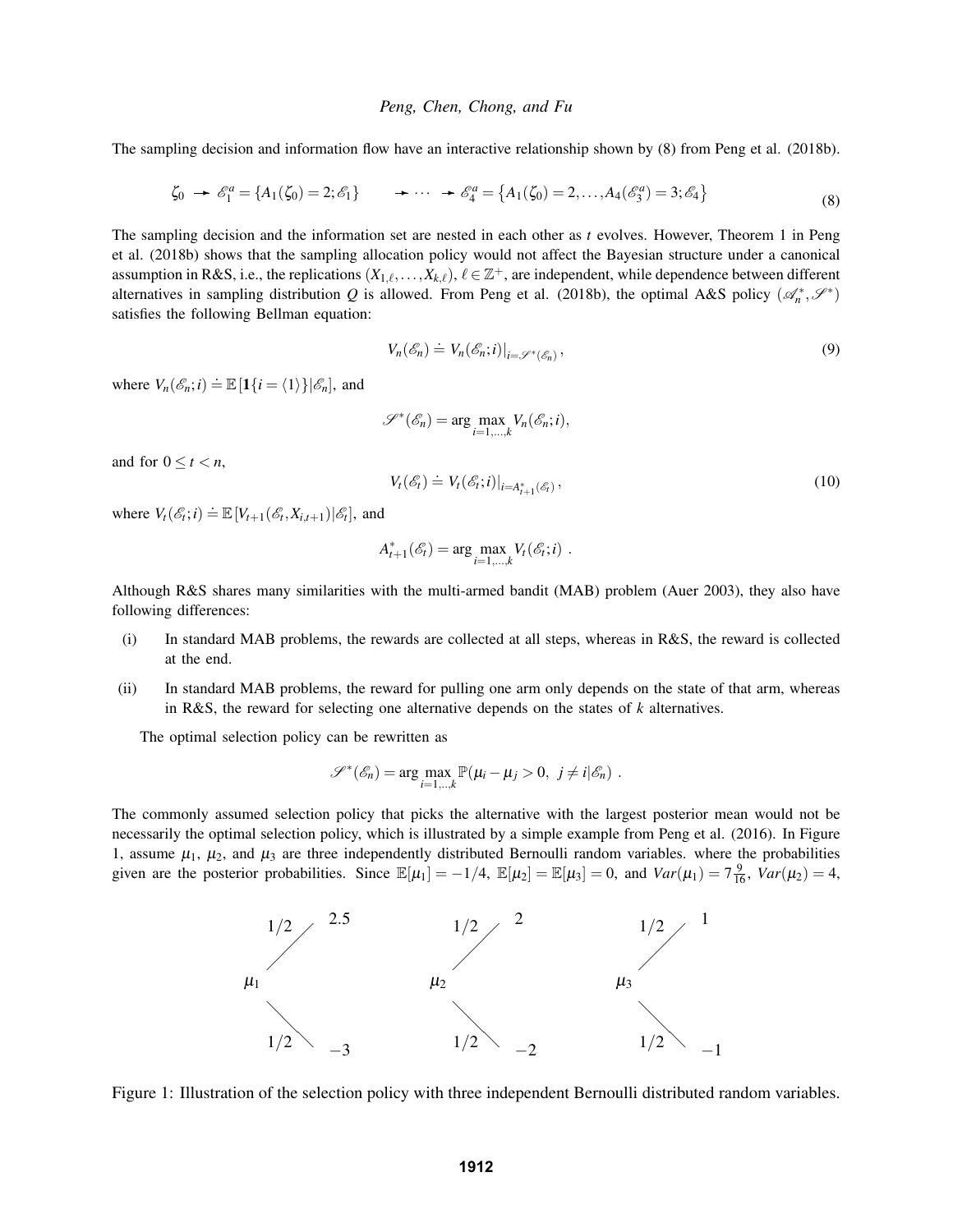$Var(\mu_3) = 1$ , although  $\mu_1$  has the smallest mean, it has the largest variance. By simple calculation, we have the following:

$$
\mathbb{P}(\mu_1 > \mu_2, \mu_1 > \mu_3) = \frac{1}{2}, \; \mathbb{P}(\mu_2 > \mu_1, \mu_2 > \mu_3) = \mathbb{P}(\mu_3 > \mu_1, \mu_3 > \mu_2) = \frac{1}{4} \; .
$$

Therefore, the first alternative has the largest probability of being the best. The intuition is that if the first alternative takes the larger value in its value space, then it is the largest regardless of the realizations of the other two. A certain induced correlation affects the optimal selection policy (Peng et al. 2016).

#### 3.2 Dynamic Allocation Policies

We revisit two well-known sampling allocation procedures, KG and EI, that solve one-step optimizations. The sampling allocation policy in KG is

$$
\bar{A}_{t+1}(\mathscr{E}_t) \doteq \arg\max_{i=1,\dots,k} \mathbb{E}\left[\mathbb{E}\left[\max\left(\mu_i^{(t+1)},\max_{j\neq i}\mu_j^{(t)}\right)\middle|\mathscr{E}_t, X_{i,t_i+1}\right]\middle|\mathscr{E}_t\right],
$$

and the sampling allocation policy in EI is

$$
\bar{A}_{t+1}(\mathscr{E}_t) \doteq \arg\max_{i=1,\dots,k} \mathbb{E}\left[\max\left(\mu_i - \max_{j \neq i} \mu_j^{(t)}, 0\right) \middle| \mathscr{E}_t\right]
$$

Both KG and EI are consistent, because every alternative will be sampled infinitely often as the simulation budget grows to infinity. However, the asymptotic sampling ratios of KG and EI do not achieve the asymptotically optimal sampling ratio defined by (3) or the OCBA sampling ratio that is an approximate solution of (3). From Ryzhov (2016), under the normal sampling distribution with known variance, the asymptotic sampling ratio of KG is

$$
\lim_{n \to \infty} \frac{n_i}{n_j} = \frac{\sigma_i \delta'_j}{\sigma_j \delta'_i}, \quad i, j = 1, \dots, k, \quad a.s.,
$$
\n(11)

.

where  $\delta_i' = |\mu_i - \max_{j \neq i} \mu_j|, i = 1, ..., k$ , and the asymptotic sampling ratio of EI is

$$
\lim_{n \to \infty} \frac{n_i}{n_j} = \frac{\sigma_i^2 \delta_j^2}{\sigma_j^2 \delta_i^2}, \quad i, j \neq \langle 1 \rangle, \quad a.s.
$$
\n(12)

$$
\lim_{n \to \infty} n_i/n_{\langle 1 \rangle} = 0, \quad i \neq \langle 1 \rangle, \quad a.s. \tag{13}
$$

In (11), the asymptotic sampling ratios of the best alternative and the second-best alternative have symmetric roles, whereas either the asymptotically optimal sampling ratio or OCBA typically allocates more replications to the best alternative. Thus, KG "shortchanges" the best alternative asymptotically. For EI, the ratio (12) is identical to (4) in the OCBA formulas but (13), which prescribes that the proportion of replications allocated to the non-optimal alternatives vanish asymptotically, differs from (5) in the OCBA formula. In terms of PCS, the asymptotic sampling ratio of EI is even worse than equal allocation (EA). Specifically, the PFS of EA converges at a rate  $e^{-cn}$ ,  $c > 0$ , whereas the PFS of EI converges at  $e^{-o(n)}$ , where  $o(n)$  denotes lower order than *n*. This point is dramatically illustrated by numerical examples in Peng and Fu (2017). An asymptotically optimal myopic allocation policy (AOMAP) in Peng and Fu (2017), a variant of EI, has been proved to sequentially achieve the sampling ratio of OCBA. Another variant of EI in Chen and Ryzhov (2017) sequentially achieves the asymptotically optimal sampling ratio in (3).

Recently, Peng et al. (2018b) propose a dynamic sampling procedure derived in an approximate dynamic programming (ADP) paradigm. The idea of ADP is to find a suitable value function approximation (VFA) for Bellman equations (9) and (10). A simple treatment is to fix the selection policy to select the alternative with the largest posterior mean, and look one step ahead for allocating the next replication. Then, VFA becomes an integral of the standard normal density over a region encompassed by *k*−1 hyperplanes. In the case with three alternatives, the region is the shaded area in Figure 2 from Peng et al. (2018b). Since the standard normal density decays at an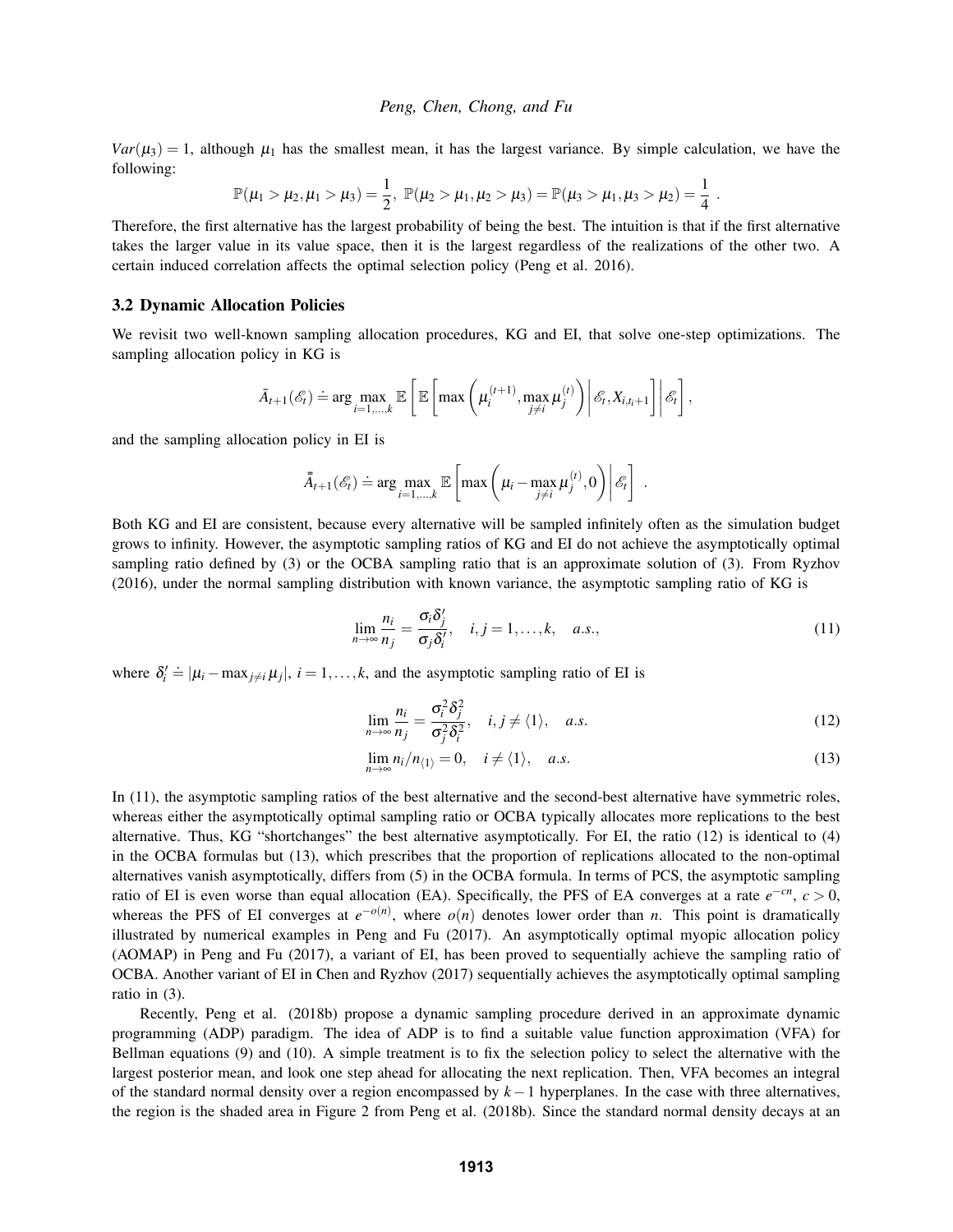exponential rate with respect to the distance from the origin, the VFA can be further simplified as the integral over the area of the largest inscribed ball encompassed by the hyperplanes, i.e., the circle in Figure 2 for the case of three alternatives. Owing to symmetry, maximizing the integral over the inscribed ball is equivalent to maximizing the size of the circle, which yields an analytical form for its solution.



Figure 2: Area of integration for approximation is the circle, which captures the dominant values of integrand  $exp(-(z_1^2 + z_2^2)/2)$ .

With the approximations described above, an approximately optimal allocation policy (AOAP) in Peng et al. (2018b) is given by

$$
\widehat{A}_{t+1}(\mathscr{E}_t) = \arg\max_{i=1,\dots,k} \widehat{V}_t(\mathscr{E}_t; i),\tag{14}
$$

where

$$
\widehat{V}_{t}(\mathscr{E}_{t};\langle 1 \rangle_{t}) \doteq \min_{j \neq \langle 1 \rangle_{t}} \frac{\left(\mu_{\langle 1 \rangle_{t}}^{(t)} - \mu_{j}^{(t)}\right)^{2}}{\left(\sigma_{\langle 1 \rangle_{t}}^{(t+1)}\right)^{2} + \left(\sigma_{j}^{(t)}\right)^{2}},
$$
\n
$$
\widehat{V}_{t}(\mathscr{E}_{t};j) \doteq \min \left\{\frac{\left(\mu_{\langle 1 \rangle_{t}}^{(t)} - \mu_{j}^{(t)}\right)^{2}}{\left(\sigma_{\langle 1 \rangle_{t}}^{(t)}\right)^{2} + \left(\sigma_{j}^{(t+1)}\right)^{2}}, \min_{\ell \neq 1, j} \frac{\left(\mu_{\langle 1 \rangle_{t}}^{(t)} - \mu_{\ell}^{(t)}\right)^{2}}{\left(\sigma_{\langle 1 \rangle_{t}}^{(t)}\right)^{2} + \left(\sigma_{\ell}^{(t)}\right)^{2}}\right\}, \quad j \neq \langle 1 \rangle_{t},
$$

where  $\langle 1 \rangle_t \doteq \max_{i=1,..,k} \mu_i^{(t)}$  $i<sup>i</sup>$ . Notice that AOAP has an analytical form that reflects a similar (posterior) mean-variance tradeoff as the OCBA formula. Not only is AOAP consistent but it also sequentially achieves the asymptotically optimal sampling ratio in (3). AOAP is based on a single-feature VFA. More features can be introduced to better approximate the true value function, e.g., Peng et al. (2018b) provide a two-feature VFA that includes both the information of (posterior) mean-variance and the information of induced correlations to avoid non-monotonicity of PCS in a certain low-confidence scenario (Peng et al. 2015), which usually occurs when the computing budget is low.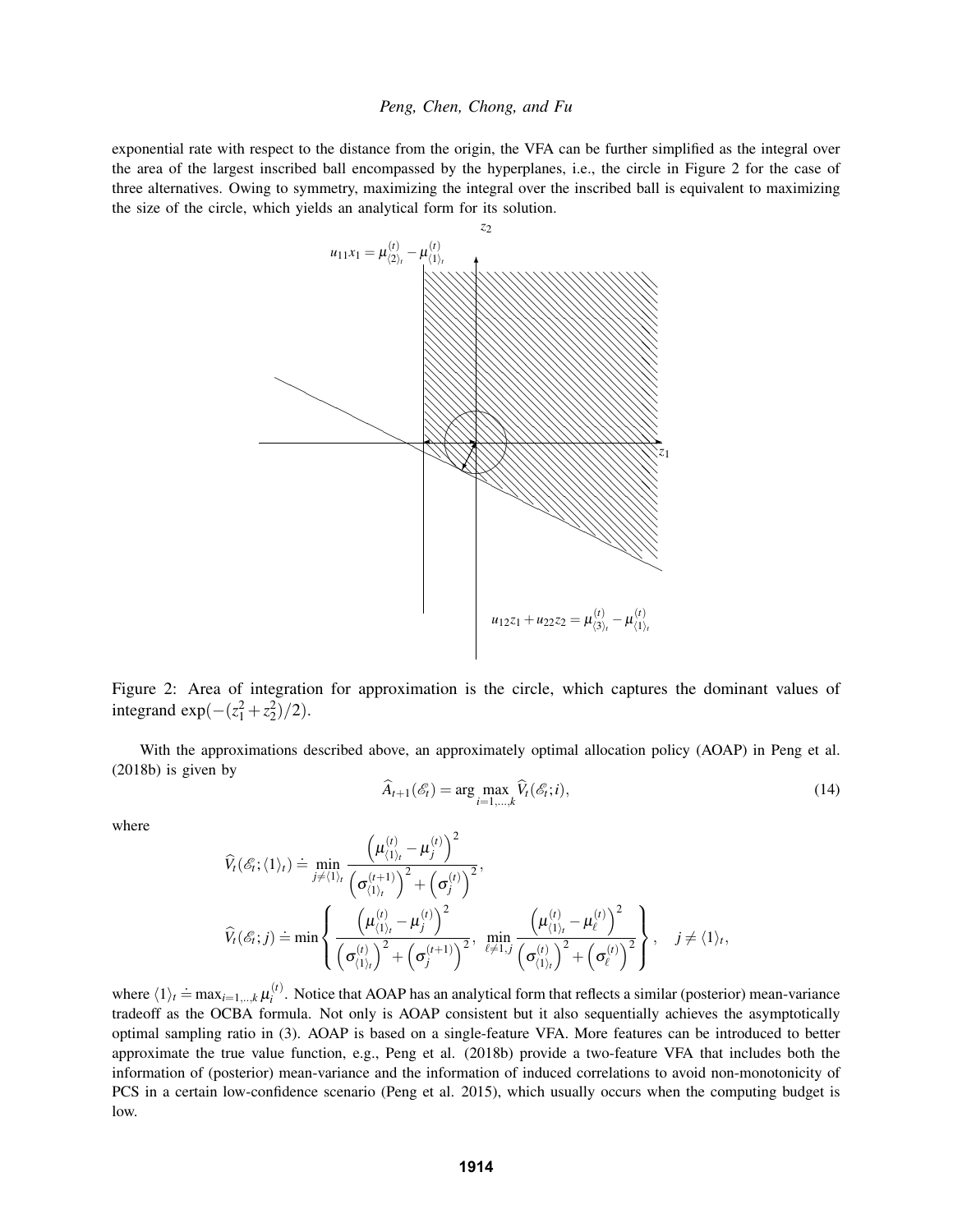# 3.3 Rollout Policy

The A&S policy can also be viewed as a special partially observable Markov decision process (POMDP) with the state variable following a fixed distribution rather than a Markov process. We introduce a rollout policy that can be well integrated with the existing sampling procedures (Bertsekas and Castanon 1999). Given a base A&S policy  $(\mathcal{A}_n^{\pi}, \mathcal{S}^{\pi})$ , e.g., AOAP as the sampling allocation policy and selecting the largest posterior mean as the selection policy, we can obtain a value function:

$$
V_t^{\pi}(\mathscr{E}_t; i) \doteq \mathbb{E} \left[ \mathbb{E} \left[ \mathbf{1} \{ \mathscr{S}^{\pi}(\mathscr{E}_n^{\pi}) = \langle 1 \rangle \} \right | \mathscr{E}_t, X_{i,t_i+1} \right] | \mathscr{E}_t \right],
$$

where  $\mathcal{E}_n^{\pi}$  is the information flow generated by  $\mathcal{A}_n^{\pi}$  from step  $t+1$  to step *n*. A rollout policy is

$$
\widetilde{A}_{t+1}(\mathscr{E}_t) \doteq \arg \max_{i=1,\dots,k} V_t^{\pi}(\mathscr{E}_t; i),
$$

which is guaranteed to be at least as good as the base policy  $\pi$ . In general, it is difficult to have an analytical form of  $V_t^{\pi}(\mathcal{E}_t; i)$ . From Peng et al. (2018b), for discrete sampling distribution, the size of the state space grows exponentially with the numbers of alternatives and possible outcomes, and grows polynomially with the number of allocated replications. Thus, numerical calculation would be computationally infeasible for a problem with a moderate sizes of alternatives, outcomes, and replications.

Monte Carlo simulation could be a computationally feasible choice. We can generate a large number of sample paths (particles), and use particle filtering to iteratively update the posterior measure (Doucet 2001). R&S only requires a special case of particle filtering where the particles do not mutate to update the posterior distribution as follows:

$$
\widehat{F}_i(\cdot | \mathscr{E}_t) = \frac{1}{M} \sum_{j=1}^M \mathbf{1}_{\theta_{i,j}^{(t)}}(\cdot) \to \widehat{F}_i(\cdot | \mathscr{E}_{t+1}) = \frac{1}{M} \sum_{j=1}^M \mathbf{1}_{\theta_{i,j}^{(t+1)}}(\cdot),
$$

where *M* is the number of particles,  $\theta_{i,j}^{(t)}$  $\hat{a}_{i,j}^{(t)}$  is the *j*th particle for  $\theta_i$  at step *t*, and  $\mathbf{1}_x(\cdot)$  is the delta-measure with mass on *x*. The particles  $\theta_{i,j}^{(t+1)}$  $j_{i,j}^{(t+1)}$ ,  $j = 1, \ldots, M$ , are resampled from  $\theta_{i,j}^{(t)}$  $j_{i,j}^{(t)}$ ,  $j = 1, \ldots, M$ , with weights

$$
w_{i,j} \doteq \frac{q_i\left(X_{i,t}; \theta_{i,j}^{(t)}\right)}{\sum_{\ell=1}^M q_i\left(X_{i,t}; \theta_{i,\ell}^{(t)}\right)}, \qquad j=1,\ldots,M,
$$

where  $q_i(\cdot)$  is the density for the sampling distribution of the *i*th alternative,  $i = 1, \ldots, k$ .

We can also use the parallel rollout policy (Chang et al. 2004). Suppose  $\Pi = {\pi_1, ..., \pi_d}$  is a set of base A&S policies, e.g., KG, EI, OCBA, and AOAP as base sampling allocation policies. Then, we can obtain the following value function:

$$
V_t^{\Pi}(\mathcal{E}_t; i) \doteq \max_{j=1,\dots,d} V_t^{\pi_j}(\mathcal{E}_t; i),
$$

which in turn leads to the following parallel rollout policy:

$$
\widetilde{\widetilde{A}}_{t+1}(\mathscr{E}_t) \doteq \arg \max_{i=1,\dots,k} V_t^{\Pi}(\mathscr{E}_t; i) .
$$

The parallel rollout policy is guaranteed to be at least as good as the best base policy in Π.

# 4 SIMULATION EXPERIMENTS

We provide numerical evidence that the static optimization formulation is inadequate to capture the dynamic decisions in R&S by showing that even with perfect information on the value of the parameters, neither optimal large deviations (OLD) that uses the sampling ratio given by (3) necessarily achieves a good performance nor does the static optimal sampling allocation (SOP) given by (1). Then, we show that many existing sampling allocation procedures do not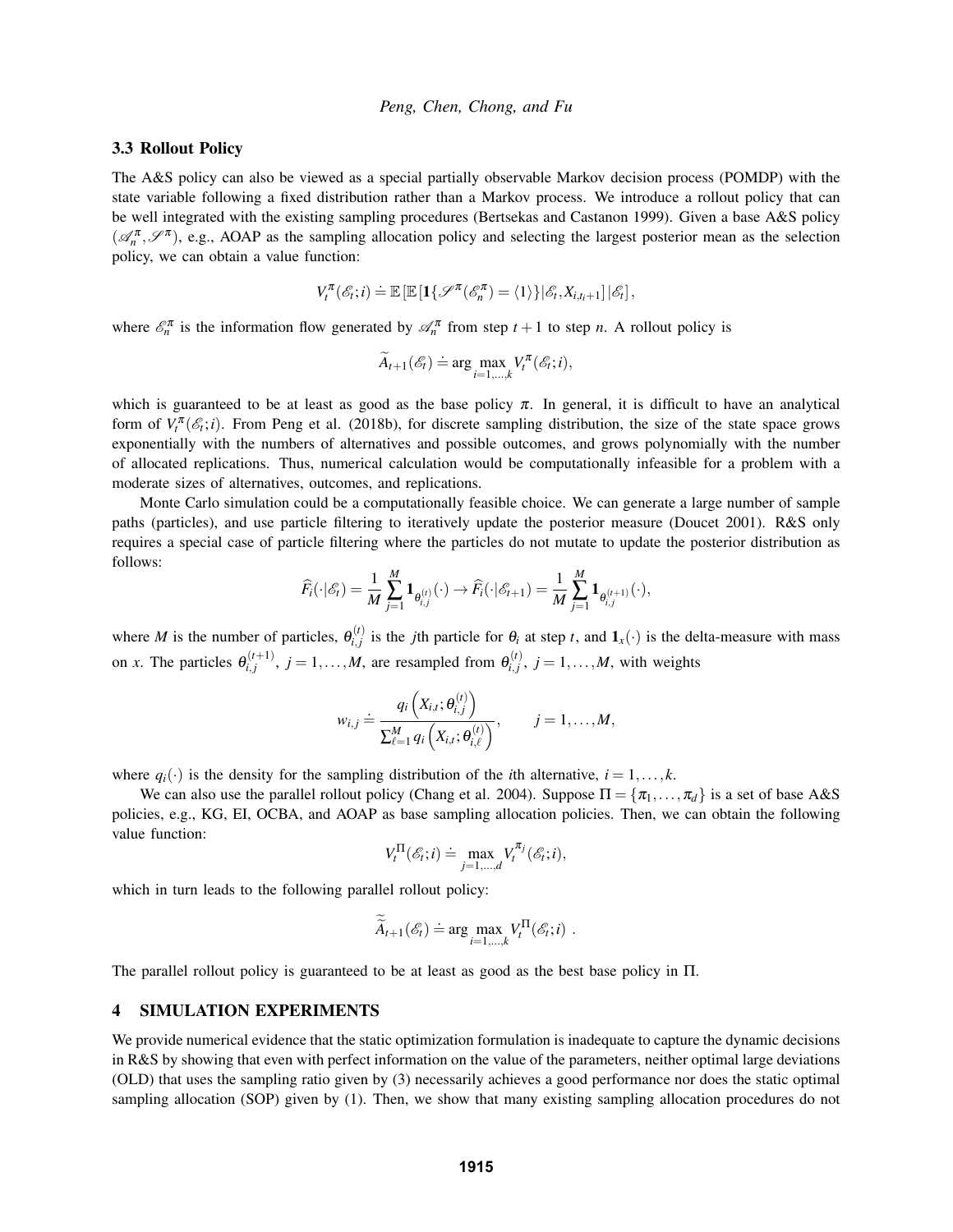

Figure 3: 10 alternatives with  $\mu_i = 10 - i$ ,  $\sigma_i = 6$ ,  $i = 1, ..., 10$ ; PCS estimated by 10<sup>5</sup> macro-experiments.

capture well induced correlations.

**Example 1.** 10 alternatives following independent normal sampling distributions:  $X_{i,\ell} \sim N(10 - i, 6^2)$ ,  $\ell \in \mathbb{Z}^+$ ,  $i = 1, \ldots, k$ . The total simulation budget is 500. We compare four different sampling allocation polices: OLD, which allocates replications according to sampling ratio in (3) given the true parameters; sequential OLD (SOLD), which uses 100 initial replications equally allocated to 10 alternatives to estimate means and variances and then allocates the rest of the replications one by one using a "most starving" rule that minimizes the gap between the number of allocated replication to each alternative and the number of replications prescribed by (3) with unknown parameters sequentially updated (Chen and Lee 2011); two-stage OLD (TOLD), which has the same first stage with SOLD and then uses the sampling ratio determined by (3) to allocate the rest of the replications in one shot; and, finally, EA. The optimization in (3) can be solved efficiently by a one-dimensional nonlinear convex optimization procedure (Peng et al. 2013).

From Figure 3, we can see that OLD is even worse than EA before the simulation budget reaches 400, and it only catches up with TOLD when the simulation budget reaches 500. SOLD has the best performance throughout. The observations above indicate that the asymptotic optimal sampling ratio per se does not achieve a good performance when the simulation budget is not large enough, whereas sequentially implementing it in a proper way could lead to a superior performance.

**Example 2.** 3 alternatives, where the first alternative is deterministic with  $\mu_1 = 0$ , and  $X_{i,\ell} \sim N(-0.4, 3^2)$ ,  $\ell \in \mathbb{Z}^+$ ,  $i = 2, 3$ . Then, PCS in (1) becomes

$$
\mathbb{P}\left(\bar{X}_2^{(n)} < 0, \bar{X}_3^{(n)} < 0\right|\theta\right) = \Phi\left(\frac{0.4}{3n_2}\right)\Phi\left(\frac{0.4}{3n_3}\right),
$$

where  $\Phi(\cdot)$  is the distribution function of the standard normal distribution. By symmetry, we know that the SOP in (1) is  $n_1 = 0$  and  $n_2 = n_3 = n/2$ . From Figure 4, we can see that SOP is better than EA, which wastes  $1/3$  of replications on the deterministic alternative, whereas it is worse than TOLD before the simulation budget reaches about 350; SOLD performs best throughout. Similar numerical observations that SOP and OCBA with perfect information do not perform as well as a sequential OCBA can be found in Chen et al. (2006).

Example 3. SOLD achieves a good performance in many classic R&S problems, because the (posterior) meanvariance tradeoff happens to lead to a desirable A&S policy in certain scenarios. However, this is not always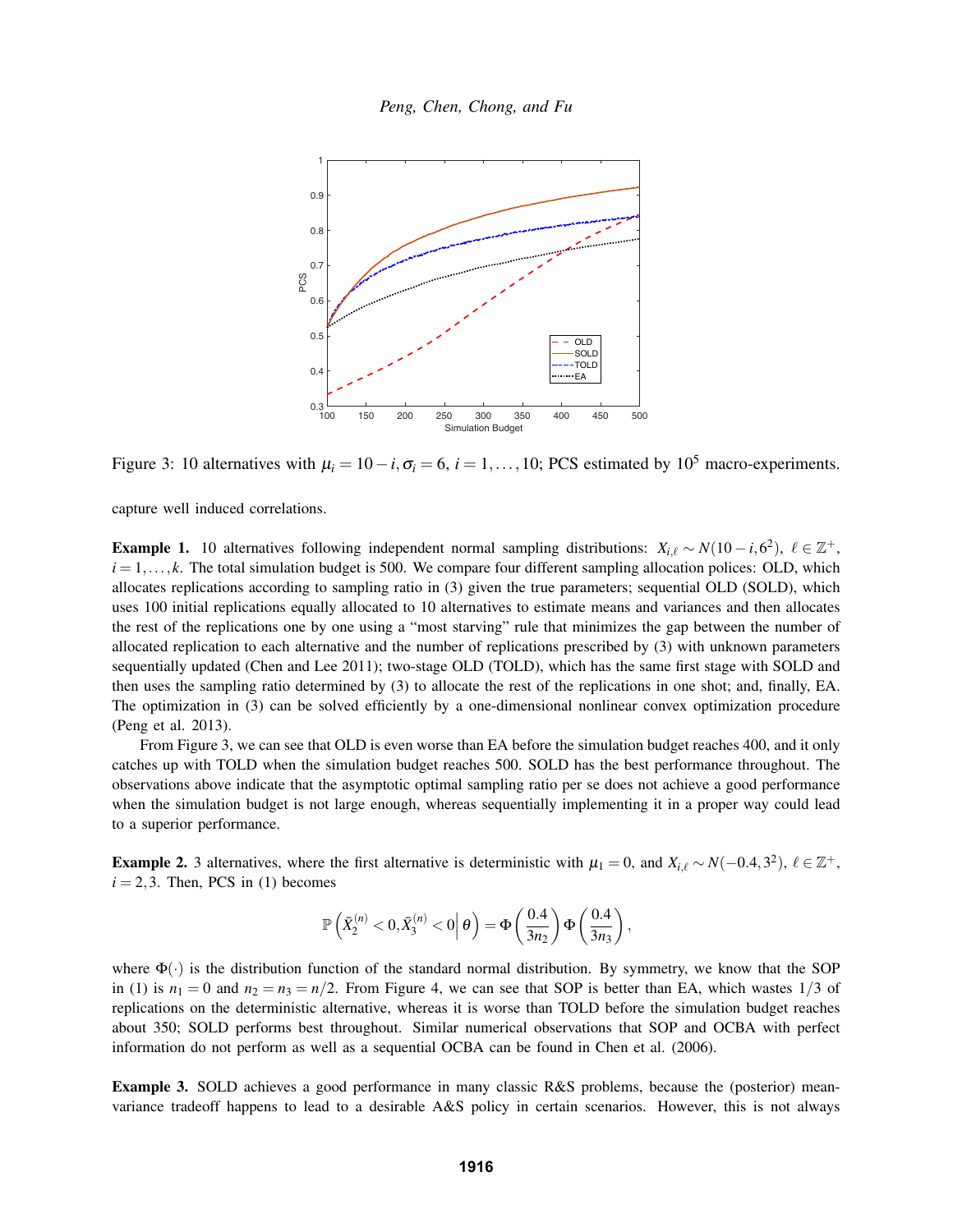

Figure 4: Three alternatives with  $\mu_1 = 0$ ,  $\mu_2 = \mu_3 = -0.4$ , and  $\sigma_1 = 0$ ,  $\sigma_2 = \sigma_3 = 3$ ; PCS estimated by  $10<sup>5</sup>$  macro-experiments.

the case. Recently, Shin et al. (2017) report the poor finite-time performance of sequentially implementing the asymptotically optimal sampling ratio for selecting the best quantile under some particular distributions. In addition, the (posterior) mean-variance tradeoff could lead to misleading results in a certain low-confidence scenario that is qualitatively described by three characteristics: the differences between the means of competing designs are small, the variances are large, and the simulation budget is small. √

For this example, there are three alternatives with  $\mu_1 = 0.001$ ,  $\mu_2 = \mu_3 = 0$ , and  $\sigma_1 =$ 2,  $\sigma_2 = \sigma_3 = 1$ , which falls into the low-confidence scenario with a total simulation budget of 60. We test seven sampling allocation policies: OCBA implemented sequentially by the "most starving" rule (Chen and Lee 2011); sequential EVI with 0-1 loss function (Chick et al. 2010); KG with uninformative prior (Frazier et al. 2008); PTV, for which the number of allocated replications to each alternative is proportional to its sample variance, implemented sequentially by the "most starving" rule; EA sequentially from the first to the last alternative in a cyclical manner; SOLD; EI with uninformative prior (Jones et al. 1998); AOAP in (14) with uninformative prior. In the first-stage, 30 initial replications are equally allocated to three alternatives to estimate unknown parameters or construct the uninformative prior, and the remaining 30 replications are allocated according to different sampling allocation procedures.

From Figure 5, we can see that for all but EA, PCS decreases with the number of allocated replications up through a simulation budget of 45. SOLD has the worst performance, and the trajectories of OCBA and EVI are indistinguishable. From the trajectory of EA, we can see that each time a replication is allocated to the first (best) alternative, PCS decreases, and when a replication is allocated to the second or third alternative, PCS increases. The decreasing of PCS is caused by ignoring the induced correlations (Peng et al. 2015). This problem has been addressed by a gradient-based myopic allocation policy (G-MAP) that takes account of the induced correlations in Peng et al. (2018a) under a Bayesian framework, as well as an offline learning scheme under the ADP paradigm in Peng et al. (2018b). Under the A&S umbrella, the final value function increases with respect to the number of simulation replications if the optimal selection is used, by noticing that

$$
\mathbb{E}\left[\mathbf{1}\{\mathscr{S}^*(\mathscr{E}_{n+1})=\langle 1\rangle\}\right] = \mathbb{E}\left[\mathbb{E}\left[\mathbf{1}\{\mathscr{S}^*(\mathscr{E}_{n+1})=\langle 1\rangle\}|\mathscr{E}_{n+1}\right]\right]
$$
\n
$$
= \mathbb{E}\left[\max_{i=1,\dots,k} \mathbb{E}\left[\mathbf{1}\{i=\langle 1\rangle\}|\mathscr{E}_{n+1}\right]\right] = \mathbb{E}\left[\mathbb{E}\left[\max_{i=1,\dots,k} \mathbb{E}\left[\mathbf{1}\{i=\langle 1\rangle\}|\mathscr{E}_{n+1}|\right|\mathscr{E}_{n}\right]\right]
$$
\n
$$
\geq \mathbb{E}\left[\max_{i=1,\dots,k} \mathbb{E}\left[\mathbb{E}\left[\mathbf{1}\{i=\langle 1\rangle\}|\mathscr{E}_{n+1}|\right|\mathscr{E}_{n}\right]\right] = \mathbb{E}\left[\max_{i=1,\dots,k} \mathbb{E}\left[\mathbf{1}\{i=\langle 1\rangle\}|\mathscr{E}_{n}\right]\right] = \mathbb{E}\left[\mathbf{1}\{\mathscr{S}^*(\mathscr{E}_{n})=\langle 1\rangle\}\right],
$$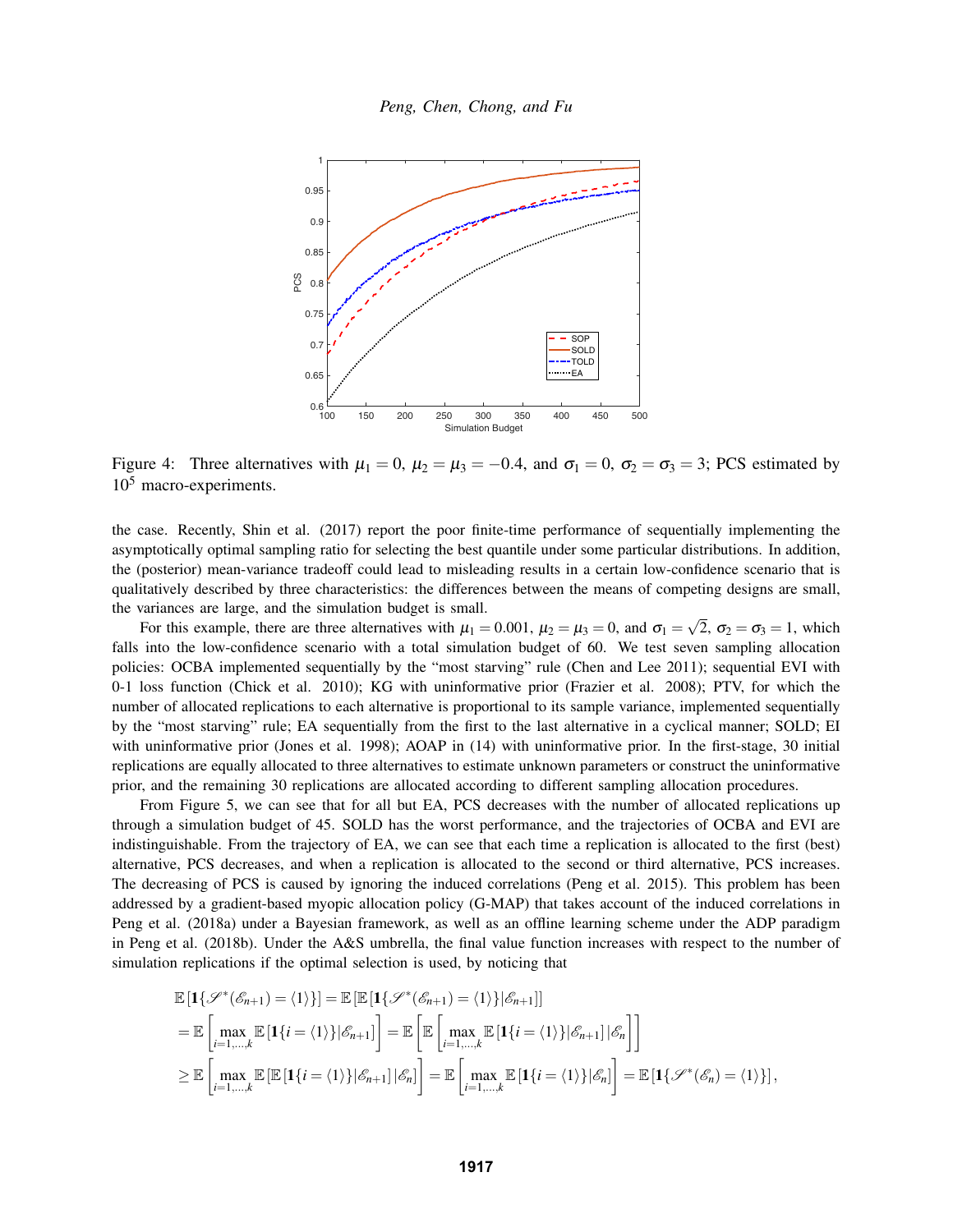

Figure 5: Three alternatives with  $\mu_1 = 0.001$ ,  $\mu_2 = \mu_3 = 0$ , and  $\sigma_1 =$ 2,  $\sigma_2 = \sigma_3 = 1$ ; PCS estimated by 10<sup>6</sup> macro-experiments.

where the inequality is due to the Jensen's inequality, and the equalities can be obtained by the definition of the optimal selection policy and the property of law of total expectation.

# 5 CONCLUSION

We reviewed several static optimization and dynamic optimization formulations for R&S. Under the umbrella of an A&S policy, we revisit several sampling allocation procedures. KG and EI do not have desirable asymptotic sampling ratios, whereas AOAP derived in an ADP paradigm (Peng et al. 2018b) achieves the asymptotically optimal sampling ratio. Simulation results demonstrate that the static optimization formulation is inadequate to capture dynamic sampling allocation decisions, and many existing sampling allocation procedures do not capture well certain induced correlations.

Under the A&S umbrella, we introduce a rollout policy that can be well integrated with existing sampling procedures with a performance improvement guarantee. Future research may leverage some artificial intelligence tools, e.g., neural networks, to better approximate the value function in the Bellman equations (9) and (10) using offline training. Many R&S related problems such as subset selection (Chen et al. 2008), feasibility determination (Xie and Frazier 2013), minimizing expected opportunity cost (Gao et al. 2017), and targeting and selection (Ryzhov 2018), where the only difference lies in the final reward in the Bellman equation (9), could be treated under a single umbrella.

#### ACKNOWLEDGMENTS

This work was supported in part by the National Natural Science Foundation of China under Grants 71720107003, 71571048, 71690232, and 61603321, and by the U.S. National Science Foundation under Awards ECCS-1462409, ECCS-1462409, CMMI-1462787, CMMI-1434419, CCF-1422658, and CCF-1712788.

# **REFERENCES**

Auer, P. 2003. "Using Confidence Bounds for Exploitation-Exploration Trade-offs". *The Journal of Machine Learning Research* 3:397–422.

Bechhofer, R. E. 1954. "A Single-Sample Multiple Decision Procedure for Ranking Means of Normal Populations with Known Variances". *Annals of Mathematical Statistics* 25(1):16–39.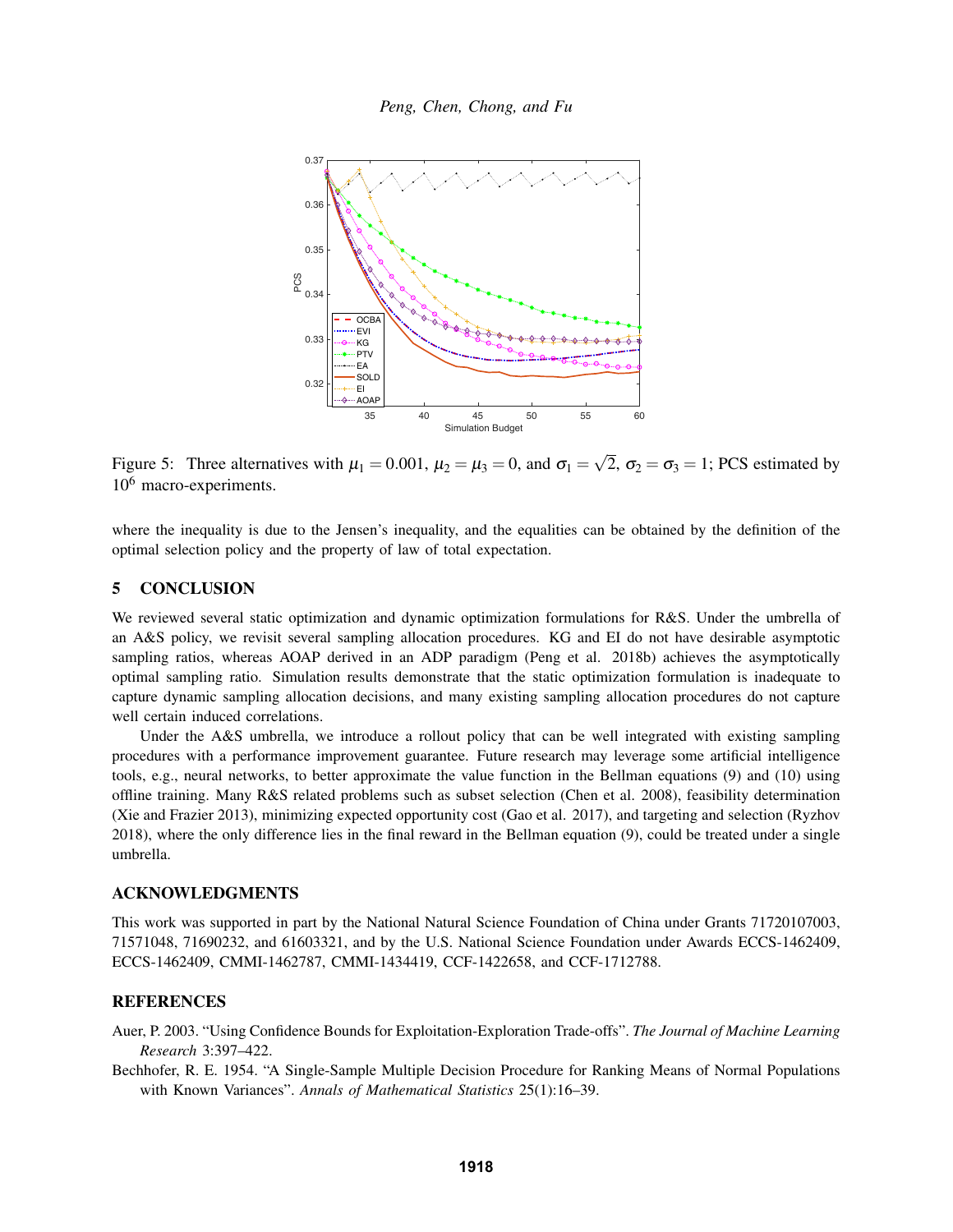- Bechhofer, R. E., T. J. Santner, and D. M. Goldsman. 1995. *Design and Analysis for Statistical Selection, Screening, and Multiple Comparisons*. New York: John Wiley and Sons.
- Bertsekas, D. P., and D. A. Castanon. 1999. "Rollout Algorithms for Stochastic Scheduling Problems". *Journal of Heuristics* 5(1):89–108.
- Chang, H. S., R. Givan, and E. K. P. Chong. 2004. "Parallel Rollout for Online Solution of Partially Observable Markov Decision Processes". *Discrete Event Dynamic Systems: Theory and Applications* 14(3):309–341.
- Chen, C.-H., D. He, and M. C. Fu. 2006. "Efficient Dynamic Simulation Allocation in Ordinal Optimization". *IEEE Transactions on Automatic Control* 51(12):2005–2009.
- Chen, C.-H., D. He, M. C. Fu, and L. H. Lee. 2008. "Efficient Simulation Budget Allocation for Selecting an Optimal Subset". *INFORMS Journal on Computing* 20(4):579–595.
- Chen, C.-H., and L. H. Lee. 2011. *Stochastic Simulation Optimization: An Optimal Computing Budget Allocation*. Singapore: World Scientific Publishing Company.
- Chen, C.-H., J. Lin, E. Yucesan, and S. E. Chick. 2000. "Simulation Budget Allocation for Further Enhancing the ¨ Efficiency of Ordinal Optimization". *Discrete Event Dynamic Systems: Theory and Applications* 10(3):251–270.
- Chen, Y., and I. O. Ryzhov. 2017. "Rate-Optimality of the Complete Expected Improvement Criterion". In *Proceedings of the 2017 Winter Simulation Conference*, edited by W. K. V. Chan, et al., 2173–2182. Piscataway, New Jersey: IEEE.
- Chick, S. E., J. Branke, and C. Schmidt. 2010. "Sequential Sampling to Myopically Maximize the Expected Value of Information". *INFORMS Journal on Computing* 22(1):71–80.
- Chick, S. E., and K. Inoue. 2001. "New Two-Stage and Sequential Procedures for Selecting the Best Simulated System". *Operations Research* 49(5):732–743.
- DeGroot, M. H. 2005. *Optimal Statistical Decisions*. Wiley-Interscience.
- Doucet, A. 2001. *Sequential Monte Carlo Methods*. Wiley Online Library.
- Frazier, P. I. 2014. "A Fully Sequential Elimination Procedure for Indifference-Zone Ranking and Selection with Tight Bounds on Probability of Correct Selection". *Operations Research* 62(4):926–942.
- Frazier, P. I., W. B. Powell, and S. Dayanik. 2008. "A Knowledge-Gradient Policy for Sequential Information Collection". *SIAM Journal on Control and Optimization* 47(5):2410–2439.
- Gao, S., W. Chen, and L. Shi. 2017. "A New Budget Allocation Framework for the Expected Opportunity Cost". *Operations Research* 65(3):787–803.
- Glynn, P. W., and S. Juneja. 2004. "A Large Deviations Perspective on Ordinal Optimization". In *Proceedings of the 2004 Winter Simulation Conference*, edited by R. G. Ingalls et al., 577–585. Piscataway, New Jersey: IEEE.
- Gupta, S. S., and K. J. Miescke. 1996. "Bayesian Look Ahead One-Stage Sampling Allocations for Selection of the Best Population". *Journal of Statistical Planning and Inference* 54(2):229–244.
- Jones, D. R., M. Schonlau, and W. J. Welch. 1998. "Efficient Global Optimization of Expensive Black-Box Functions". *Journal of Global Optimization* 13(4):455–492.
- Kim, S.-H., and B. L. Nelson. 2001. "A Fully Sequential Procedure for Indifference-Zone Selection in Simulation". *ACM Transactions on Modeling and Computer Simulation (TOMACS)* 11(3):251–273.
- Luo, J., L. J. Hong, B. L. Nelson, and Y. Wu. 2015. "Fully Sequential Procedures for Large-Scale Ranking-and-Selection Problems in Parallel Computing Environments". *Operations Research* 63(5):1177–1194.
- Ni, E. C., D. F. Ciocan, S. G. Henderson, and S. R. Hunter. 2017. "Efficient Ranking and Selection in Parallel Computing Environments". *Operations Research* 65(3):821–836.
- Peng, Y., C.-H. Chen, M. C. Fu, and J.-Q. Hu. 2013. "Efficient Simulation Resource Sharing and Allocation for Selecting the Best". *IEEE Transactions on Automatic Control* 58(4):1017–1023.
- Peng, Y., C.-H. Chen, M. C. Fu, and J.-Q. Hu. 2015. "Non-Monotonicity of Probability of Correct Selection". In *Proceedings of the 2015 Winter Simulation Conference*, edited by L. Yilmaz et al., 3678–3689. Piscataway, New Jersey: IEEE.
- Peng, Y., C.-H. Chen, M. C. Fu, and J.-Q. Hu. 2016. "Dynamic Sampling Allocation and Design Selection". *INFORMS Journal on Computing* 28(2):195–208.